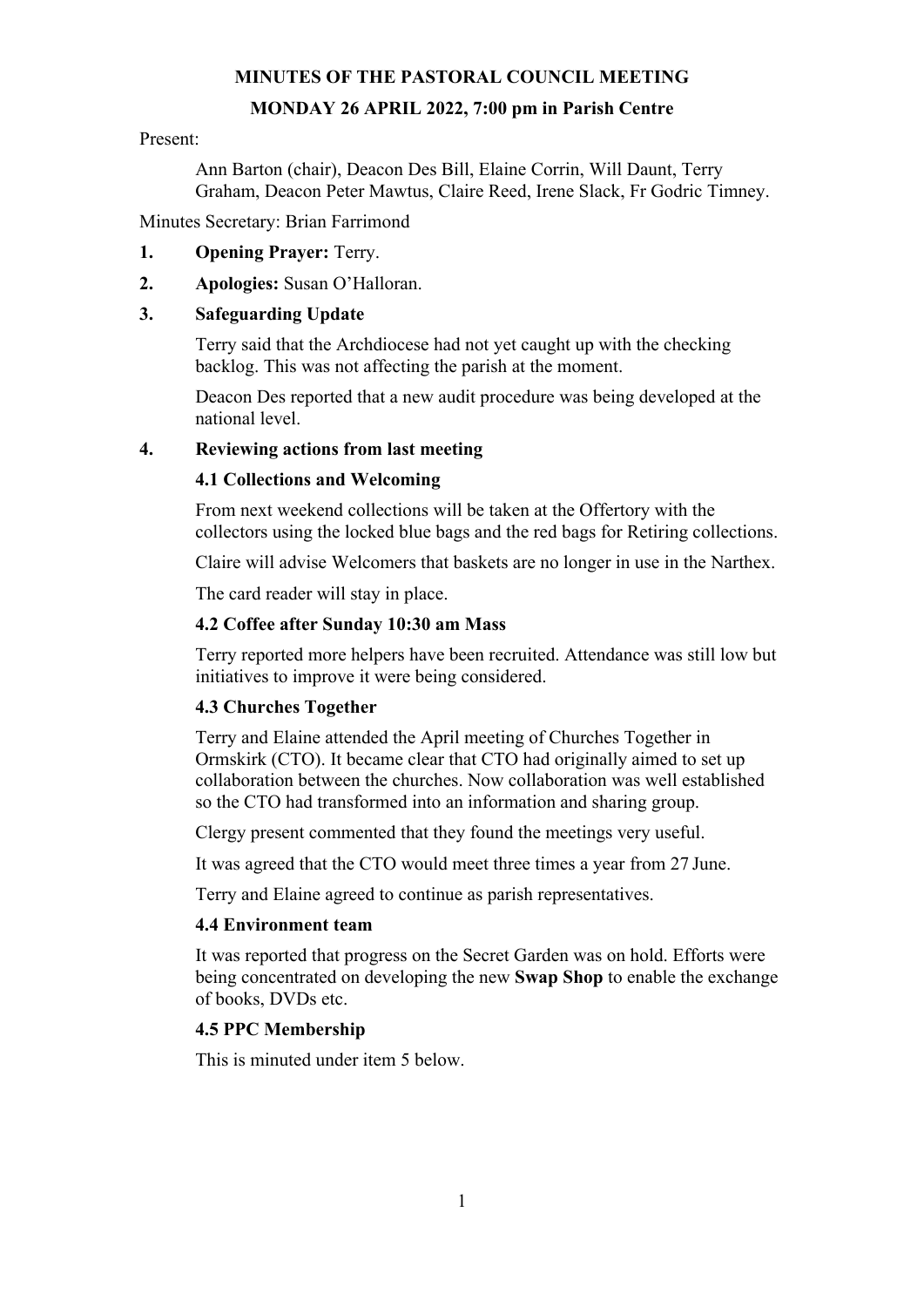# **4.6 Edge Hill University Chaplaincy**

Peter has arranged to meet with Deacon Dave Lawson to discuss how to develop the Catholic Chaplaincy at Edge Hill University.

## **5. PPC Present and Future Membership**

Fr Godric thanked PPC members for agreeing to extend the term of their membership. A Bulletin notice on 1<sup>st</sup> May will start the recruitment process.

## **6. Church Services and social activities – planning for Summer**

Feedback on Lenten activities

Ann invited feedback on the Lenten activities. The following points were made:

- the **Stations of the Cross** were very well attended and well received, although a few parishioners looked for them to be clergy led.
- the **Men's Group** had been well attended
- the **Parish Lunches** less so
- the **Easter Vigil** received very positive feedback. The attendance was the best in recent memory: 131 in church and over 300 on-line.
- the whole **Triduum** had been very well received
- the **UCM Lenten Reflection** had a full attendance of members, although no other parishioners were there.
- About £800 was raised for **Hospice Africa** and the same amount for **Mary's Meals**.

Planning for summer

The following points were made:

- The **Swap Shop** will continue to be developed.
- A **Jubilee Big Lunch** is planned for Sunday 5 June. The Scouts are leading the organisation. A further invitation, encouraging those on their own to come along, will be publicised. Irene and Elaine offered to host if needed. Discussion is ongoing with those organising the event.
- Following the success of the Lenten Planning Meeting, it was decided to set up another Sunday morning **planning meeting for summer events**.
- a **Party for Volunteers** to be organised.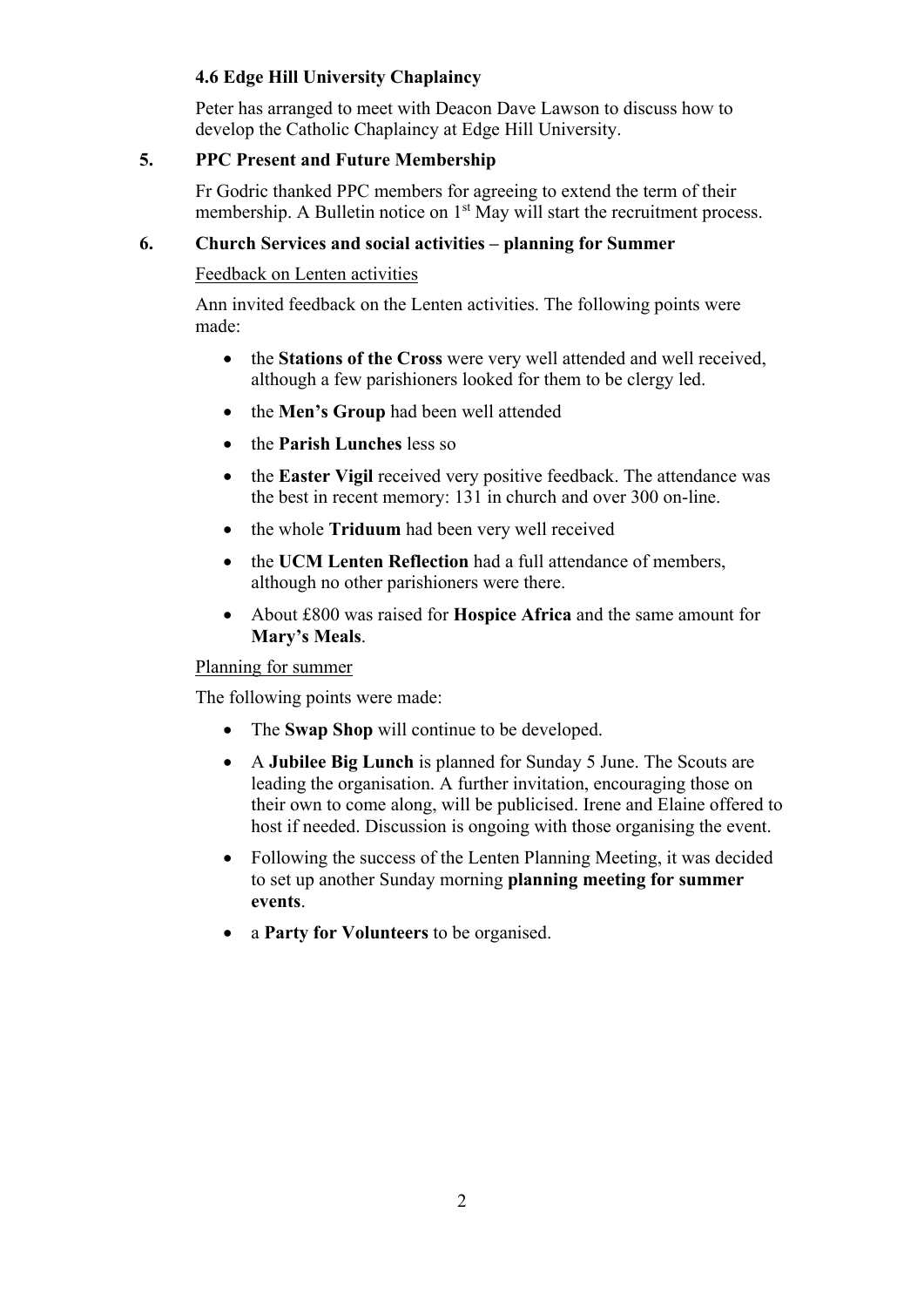# **7. AOB**

# **7.1 Pastoral Centre**

It was agreed that there is a need to consider how the parish should cater for parish accommodation requirements in the future.

# **7.2 Fire, Health and Safety**

An outcome of a recent inspection was that all parish volunteers need fire, health and safety training. Once the written report is received, a training coordinator will be looked for.

# **7.4 Finance Committee**

Will reported on the work of the Finance Committee and made the following points:

- work is being planned for repairing the **kneelers** in church
- investigation into the work needed on the **tower** will take place
- work will be carried out on the **Priory roof**
- external **CCTV coverage** was considered essential
- Belatedly**, Gift Aid for 2019/2020** has been received from the Archdiocese. Gift Aid for the tax year 2020/2021 still awaited.
- an annual update on the state of **parish finances** will be published.

# **7.5 Justice and Peace**

The Justice and Peace Group at St Bede's want to coordinate activities with the parish, other local churches and communities. Invitations have been sent for a meeting on 19 May.

# **8. Next meeting**

- **8.1** Monday 20 June 2022, 7pm in the Pastoral Centre Hall.
- **8.2** Opening and closing prayers: Brian to arrange.
- **9. Closing prayer:** Deacon Des.